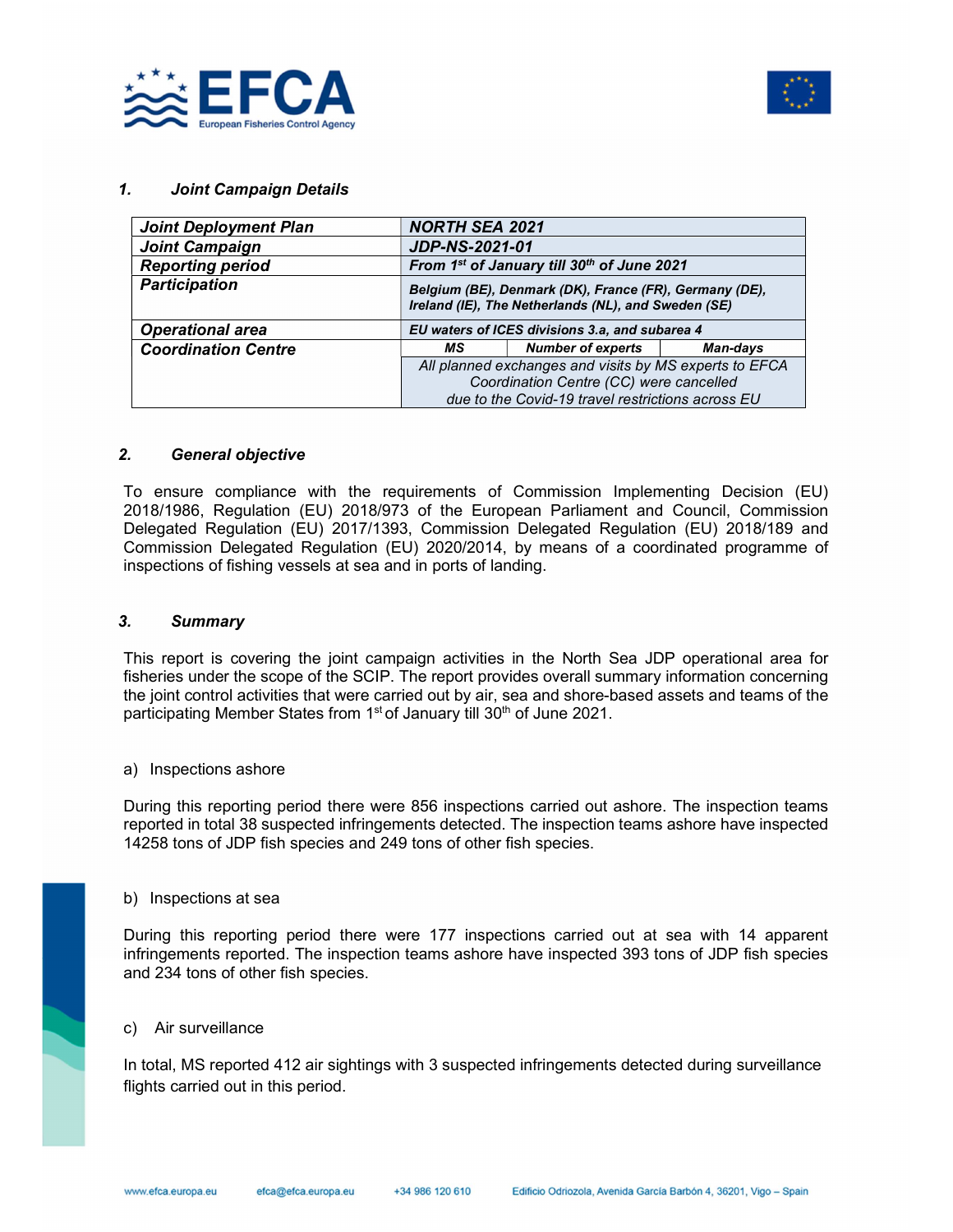## ANNEX

# JDP-NS-2021-01 ACTIVITY RECORDS FOR THE REPORTING PERIOD<sup>1</sup>

|               | <b>FPV</b>       |                           | Aircraft          | <b>Exchanges of Inspectors</b> |                           |                             |                    |
|---------------|------------------|---------------------------|-------------------|--------------------------------|---------------------------|-----------------------------|--------------------|
| <b>MS</b>     | Days at sea      |                           |                   | Joint Teams at sea             |                           | Mixed Teams ashore          |                    |
|               | <b>Committed</b> | (Days with<br>$events2$ ) | No. of<br>Flights | Man-days<br><b>Deployed</b>    | Man-days<br><b>Hosted</b> | Man-days<br><b>Deployed</b> | Man-days<br>Hosted |
| <b>MS</b>     | 410              | 53                        | 63                | $\overline{\phantom{0}}$       | -                         | -                           |                    |
| <b>EFCA</b>   | $\blacksquare$   | $\overline{\phantom{0}}$  | -                 |                                |                           |                             |                    |
| <b>TOTALS</b> | 410              | 53                        | 63                |                                |                           |                             |                    |

# A. DEPLOYED CONTROL MEANS

# B. JOINT CONTROL ACTIVITIES CARRIED OUT

|                        |                                       | <b>TOTAL</b> |
|------------------------|---------------------------------------|--------------|
| <b>SURVEILLANCE</b>    | Sightings reported by aircraft        | 412          |
|                        | Sightings reported by FPV             | 1104         |
|                        | Number of inspections by FPV          | 177          |
| <b>SEA ACTIVITIES</b>  | Number of targeted inspections by FPV | 19           |
|                        | Number of inspections in MS           | 856          |
| <b>LAND ACTIVITIES</b> | Number of targeted inspections in MS  | 109          |

# C. RESULTS OF CONTROL ACTIVITIES

|             |                                                         | <b>TOTAL</b> |
|-------------|---------------------------------------------------------|--------------|
| <b>SEA</b>  | Number of F/V inspected by FS                           | 177          |
|             | Number of F/V with detected apparent infringement       | 12           |
|             | % of inspected F/V with apparent detected infringement  | 6.78         |
|             | Total number of apparent infringements detected         | 14           |
|             | Total number of targeted inspections                    | 19           |
|             | Total number of targeted inspections with infringements | $\bf{0}$     |
| <b>LAND</b> | Number of F/V inspected by FS                           | 856          |
|             | Number of F/V with detected apparent infringement       | 34           |
|             | % of inspected F/V with apparent detected infringement  | 3.94         |
|             | Total number of apparent infringements detected         | 38           |
|             | Total number of targeted inspections                    | 109          |

<sup>1</sup> As reported in daily SITREP to CCiC

 $^2$  for associated FPV the day at sea information is provided on a basis of the count of the total of days at sea with at least one event (sighting, inspection) that was carried out by associated patrol vessels during the reporting period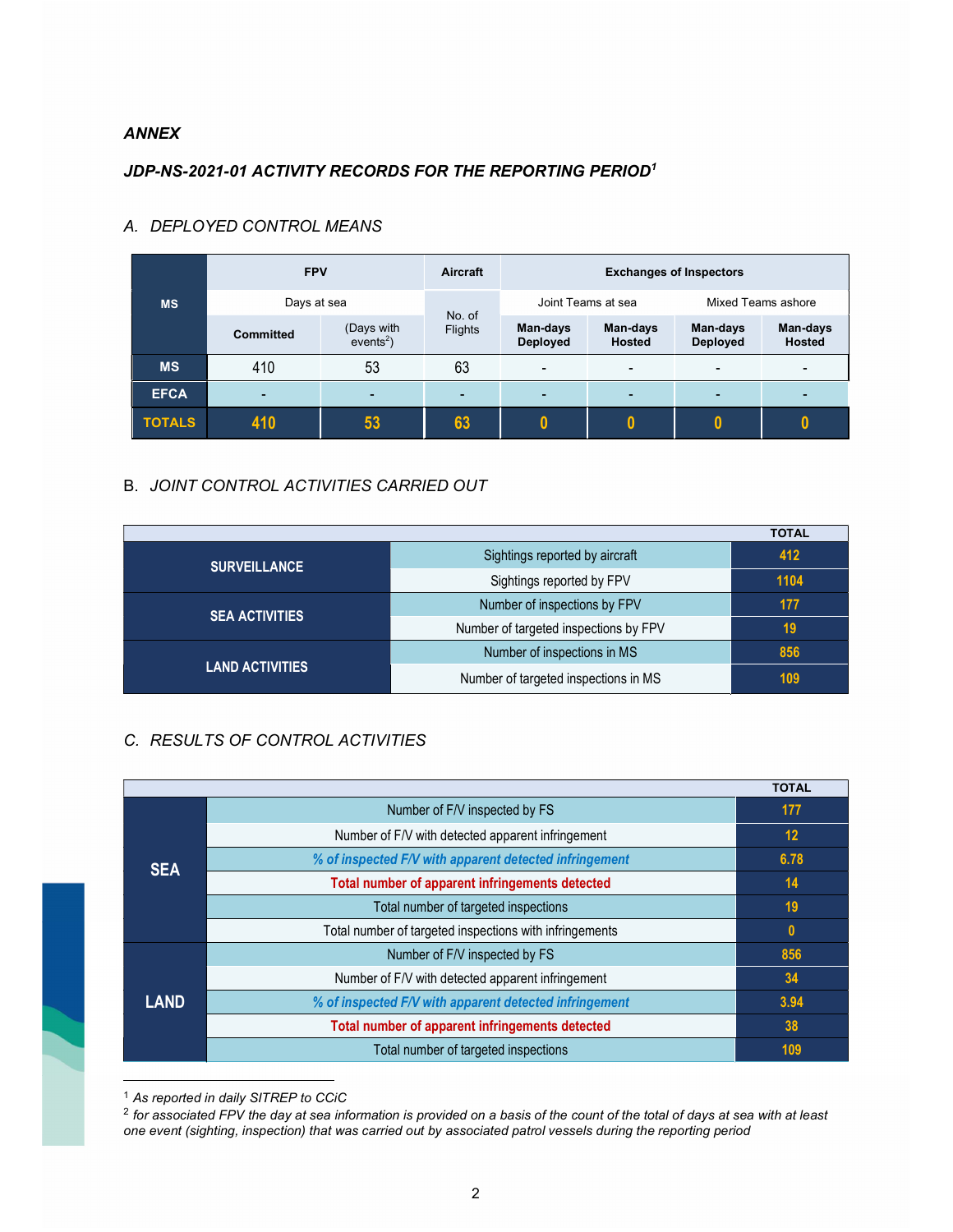|      | Total number of targeted inspections with infringements |  |
|------|---------------------------------------------------------|--|
| AIR. | Total number of apparent infringements detected         |  |

# D. TYPE OF INFRINGEMENTS DETECTED DURING THE JOINT CONTROL OPERATIONS

|     |                                                                                                                                                                                                                                                                                                                                      | <b>TOTALS</b>  |
|-----|--------------------------------------------------------------------------------------------------------------------------------------------------------------------------------------------------------------------------------------------------------------------------------------------------------------------------------------|----------------|
| 01  | Not fulfilling of obligations to record and report catch or catch related data, including data to be transmitted by<br>satellite vessel monitoring system                                                                                                                                                                            | 30             |
| 011 | Failure to respect Effort Control Regime                                                                                                                                                                                                                                                                                             |                |
| 012 | Failure to comply with rules regarding transhipment or operations involving 2 or more vessels                                                                                                                                                                                                                                        |                |
| 013 | Falsifying logbook, landing decs, sales notes, transfer declaration, transport docs or failure to keep or submit these documents,<br>as required                                                                                                                                                                                     | 20             |
| 014 | Tampering with VMS or non-functioning VMS                                                                                                                                                                                                                                                                                            |                |
| 015 | Operate without VMS, ERS or AIS system                                                                                                                                                                                                                                                                                               | 3              |
| 016 | Failure to comply with notification provisions (Exit, Entry, landings, transhipments, catches, pre-notification, etc.)                                                                                                                                                                                                               | 7              |
| 02  | Use of prohibited or non-compliant gear according to EU legislation                                                                                                                                                                                                                                                                  | 9              |
| 021 | Use of prohibited or non-compliant fishing gear                                                                                                                                                                                                                                                                                      | 9              |
| 022 | Use of prohibited fishing method                                                                                                                                                                                                                                                                                                     |                |
| 03  | Falsification or concealing of markings, identity, or registration                                                                                                                                                                                                                                                                   |                |
| 031 | Falsifying, deleting, or concealing the markings, identity, or registration of a fishing vessel                                                                                                                                                                                                                                      |                |
| 032 | Fishing gear with incorrect or no marks                                                                                                                                                                                                                                                                                              | 1              |
| 04  | Concealing, tampering or disposal of evidence                                                                                                                                                                                                                                                                                        |                |
| 041 | Concealing, tampering or disposal of evidence relating to an investigation                                                                                                                                                                                                                                                           |                |
| 05  | Taking on board, transhipping, or landing of undersized fish                                                                                                                                                                                                                                                                         |                |
| 051 | Taking on board, transhipping, or landing of undersized fish in contravention of the legislation in force                                                                                                                                                                                                                            |                |
| 07  | Fishing without a valid licence, authorisation, or permit                                                                                                                                                                                                                                                                            | 1              |
| 071 | Fishing without a valid licence, fishing permit or authorisation or with falsified documentation                                                                                                                                                                                                                                     | 1              |
| 08  | Fishing in closed area, closed season or without quota                                                                                                                                                                                                                                                                               | $\overline{2}$ |
| 081 | Fishing in a closed area, closed season or beyond a close depth.                                                                                                                                                                                                                                                                     | 2              |
| 082 | Fishing without or after attainment of a quota                                                                                                                                                                                                                                                                                       |                |
| 09  | Directed fishing for a stock which is subject to a moratorium or for which fishing is prohibited                                                                                                                                                                                                                                     |                |
| 091 | Directed fishing for or retaining species subject to moratorium or for which fishing is prohibited                                                                                                                                                                                                                                   |                |
| 10  | <b>Obstruction of work of inspectors</b>                                                                                                                                                                                                                                                                                             | 2              |
| 101 | Obstructing, intimidating, interfering with or otherwise preventing an official whilst conducting an inspection                                                                                                                                                                                                                      |                |
| 102 | Absence or inappropriate pilot ladder                                                                                                                                                                                                                                                                                                | 1              |
| 103 | Obstructing, intimidating, interfering with or otherwise preventing the work of observers                                                                                                                                                                                                                                            | 1              |
| 11  | Transhipping to or participating in joint fishing operations with, support or re-supply of fishing vessels identified as<br>having engaged in IUU fishing                                                                                                                                                                            | ٠              |
| 111 | Transhipping to or participating in joint fishing operations with, support or re-supply of fishing vessels identified as having<br>engaged in IUU fishing under Regulation (EC) No 1005/2008, in particular those included in the Union IUU vessel list or in the<br>IUU vessel list of a regional fisheries management organisation |                |
| 12  | Use of a fishing vessel without nationality and that is therefore a stateless vessel in accordance with international law                                                                                                                                                                                                            | ٠              |
| 121 | Use of a fishing vessel with not nationality and that is therefore a stateless vessel in accordance with international law                                                                                                                                                                                                           | ٠              |

i.